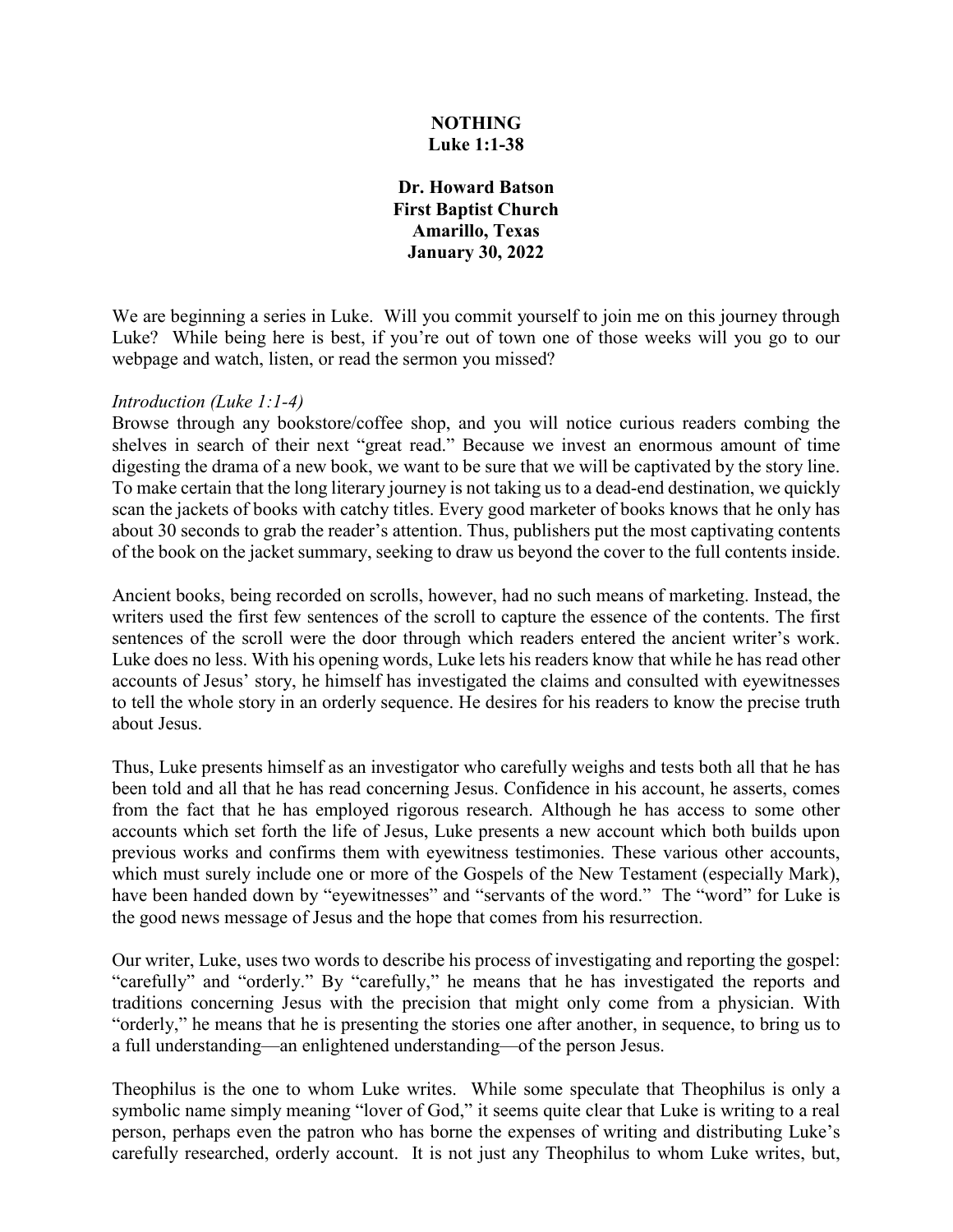rather, "most excellent Theophilus." This title indicates that Luke is writing to a person with advanced status, perhaps even a Roman political official. While Theophilus has already received some instruction in faith, he is missing some of the key ingredients necessary to fully understand the place of Jesus in the plan of God.

So Luke writes to inform Theophilus and us about "things accomplished" (v. 1)

# **I. From the barren, John will be born (Luke 1:5-25)**

## *A childless, elderly couple (1:5-7)*

With verse 5, we begin to move into Luke's "orderly account," as he orients us as to the specific time and place for God's plan. Although his echoes of the Old Testament remind us that the story of God's love for his people is much older than "the days of Herod," he uses this description to locate his reader during the period of 37-4 BC and in a specific place, Herod's domain—Galilee, Judea, Samaria, and beyond.

The first character named in Luke's dramatic account is "a certain priest named Zacharias." More specifically, Zacharias belongs to "the division of Abijah," the eighth of twenty-four priestly orders. The couple is particularly distinguished by the fact that the wife, Elizabeth, also has a priestly heritage. Declaring their priestly stock and proclaiming them to be righteous, Luke wants to win our hearts for the two humble characters.

The first tragedy of Luke's drama emerges; despite their priestly positions and righteous walk with God, Zacharias and Elizabeth are childless and too old to have any hope for a forthcoming son.

Luke's opening saga echoes back to previous barren couples from the Old Testament story— Abraham and Sarah (Genesis 11:30, Isaac), Jacob and Rachel (Genesis 30:22-24, Joseph), Manoah and his wife (Judges 13:2-25, Sampson), and Elkanah and Hannah (1 Samuel 1:1-20, Samuel). Knowing the storyline from the couples of old, we are ready to expect God to step in and bring the barrenness to an end.

## *A once-in-a-lifetime opportunity (1:8-10)*

Customarily, the daily duties of the priests were allocated based upon the casting of lots, based upon "the drawing of straws." Using random selection increased the certainty that God was in control, rather than human design. We, therefore, can be sure that Zacharias' selection was no "arbitrary decision," but, rather, nothing less than the work of the hand of God. Being divinely selected to offer the incense, Zacharias would come as close to the presence of God as any person other than the high priest on the Day of Atonement—the one day each year when the high priest entered the Holy of Holies.

Luke reminds us that the people were gathered in prayer as Zacharias entered the temple. As we follow Luke's orderly account, we will soon learn that when prayer occurs in Luke's Gospel, God acts as he hears the cries of his people.

## *A divine visitation (1:11-12)*

Suddenly, an angel of the Lord appears, standing to the right of the altar of incense. By mentioning the place of honor, the right side, and the altar, Luke is reminding us that this angelic visitation occurs in a sacred space, the sanctuary that connects heaven and earth. In this sacred space, God speaks through his messenger, who is later identified more specifically as Gabriel (v. 19, our very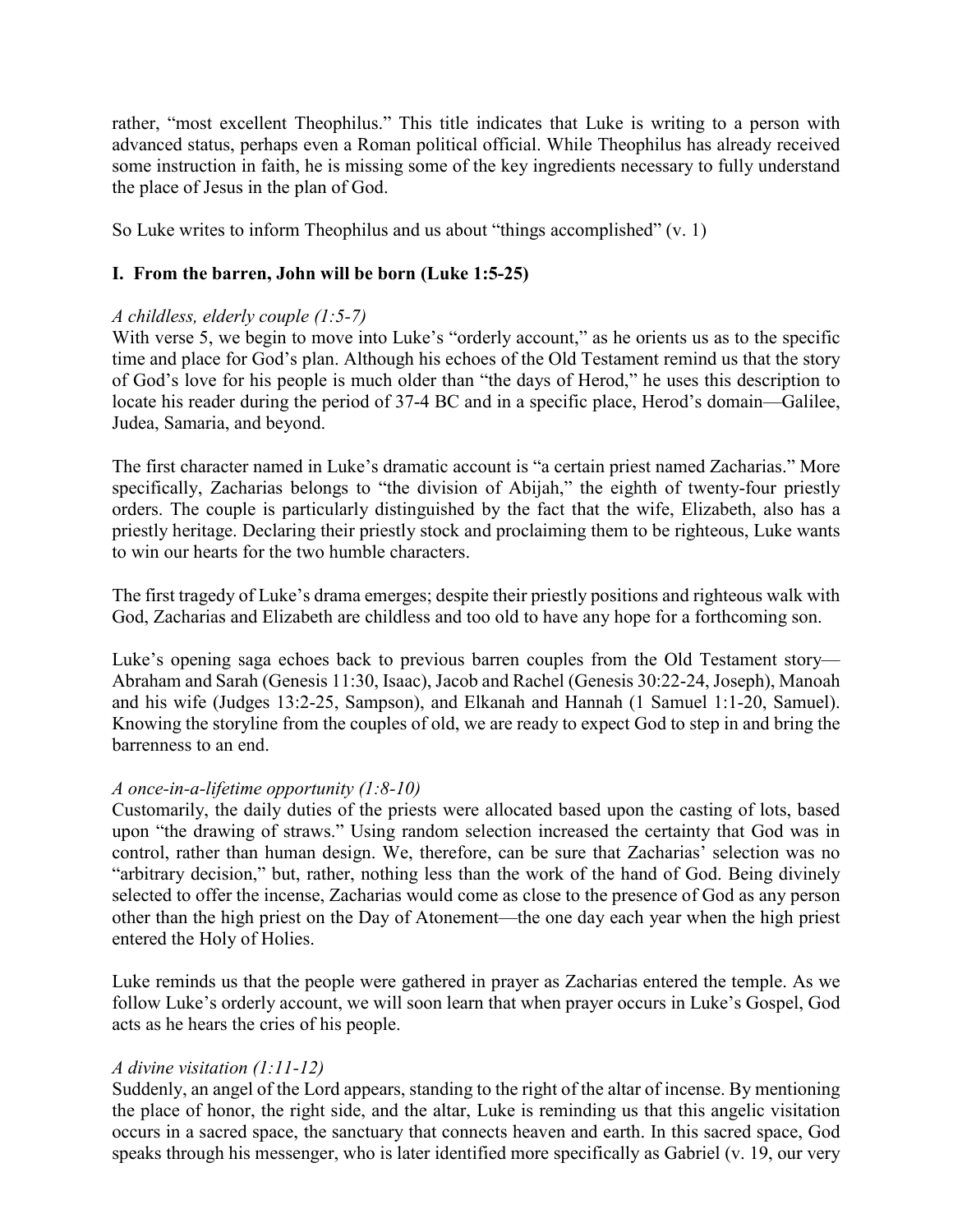busy angel). As is common with men who encounter a holy presence, Zacharias is seized by fear (Isaiah 6:5; John 18:6).

#### *A source of joy (1:13-14)*

The first words from the messenger of God in this Gospel are, "Fear not." The priest's prayer has been heard, and God, as usual, is taking action.

While Lisa seized the opportunity to name all of our children, giving me little more than veto power over colliding combinations like Gertrude Gladys or Beulah Bertha, in Zacharias' day, name giving was the sole right of the father (the good old days for dads). In this particular instance, it is the true father, God himself, who takes over the task of assigning this blessed boy his new name— John. The name, John, carries with it a message—"Yahweh is merciful." The messenger makes clear that not only will the parents rejoice over John's birth, but many will also be affected by his prophetic ministry.

## *Particulars about the prophet (1:15-17)*

In these verses, we learn more particulars about the elderly couple's surprise child. First, he will be great before the Lord, meaning he will do what is pleasing to the Lord. Second, he is to be controlled by the Holy Spirit and not by wine or intoxicating drink. Third, he is already filled with the Holy Spirit, even while he is in his mother's womb. Fourth, he will be the one to call many of Israel's sons back to their Lord. Fifth, he goes in the spirit and power of Elijah. Like Elijah before, John will bring a message of judgment and warning to a disobedient Israel.

## *Good news from the presence of God (1:18-20)*

You've heard of doubting Thomas, but what about prove-it-to-me Zacharias? Zacharias demands proof so that he can be certain of the impossible—an old woman and an old man shall have a son.

The once anonymous angel now proclaims his name, bearing his credentials. He is no less than Gabriel, the angel of Daniel 8-9, who is trusted by God to reveal divine mysteries. Gabriel's clearest credential, however, is the fact that he "stands in the presence of God." Thus, Gabriel speaks with nothing less than God's own voice. Gabriel, at last, reveals his true purpose: "To bring…good news."

While the "gospel" or the "good news" is used in a way that sets us up to receive the ultimate good news of the birth of Christ, more broadly the good news is the announcement of the in-breaking kingdom of God as it is realized in human history. Oddly enough, Zacharias' forced silence becomes the very sign that he sought, the proof he requested. With this sign comes the guarantee of God's full promise.

#### *Silence as a sign (1:21-23)*

Transitioning us from an angelic visitation on the inside of the temple sanctuary, Luke now takes us back to the praying people on the outside. Most likely, they feared that Zacharias' delay is the sign of his demise. The holy place (and holy God) was not to be trifled with, and one was always in danger of death when he came into the presence of the sacred (see Uzza's story, 1 Chronicles 13:9-10).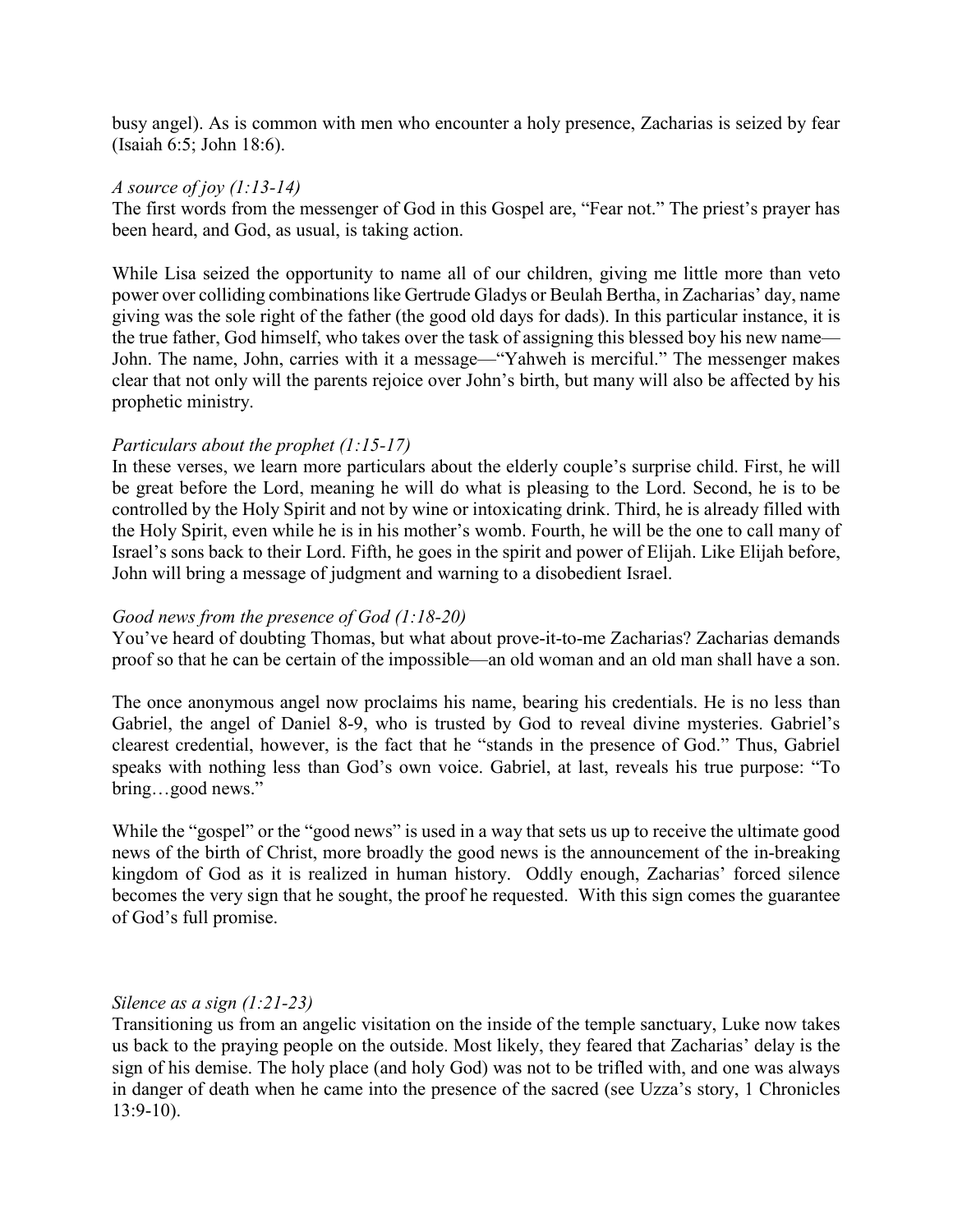Perceiving the priest's inability to speak, the people assume at once that he has seen a vision. His being struck speechless, however, represents more than just a divine visitation; it also represents Zacharias' disbelief in the message delivered by Gabriel.

## *The fulfillment of a promise (1:24-25)*

In complete contradiction to her husband's hesitation, Elizabeth received God's favor with faith. Perhaps Luke is setting forth two possible responses to good news: a refusal to believe or a reception of God's favor. The forthcoming question in this Gospel is: How will Israel respond with Zacharias' disbelief or with Elizabeth's belief.

## **II. From a virgin, Jesus will be born (Luke 1:26-38)**

Following his orderly account, we arrive at the long-awaited place, the angelic proclamation that Mary will bear the very Son of God. The story of the second child is closely linked with the first. In fact, the "six months" (vs. 26, 36) ties the two stories together (see also 1:36). As Elizabeth's pregnancy progresses through six months of expectation, Mary begins her own journey, through the power of the Holy Spirit, in becoming a mother. Gabriel has been a very busy angel.

We see the similarities, but we must also remember that the two scenes are quite separate. Elizabeth is married and barren, hoping for a child. Mary, on the other hand, is still a virgin and has no such need or expectation.

While both the boys are seen as messengers of God, there is no doubt in this narrative which child is primary and which one is secondary. Elizabeth's child will come in the spirit and power of Elijah, preparing the people for the Lord (1:17). Mary's child, by comparison, is the Lord himself, the Son of the Most High God, whose kingdom will have no end (1:32-33).

#### *A clear claim (1:26-27)*

Making sure there is no mistake, Luke makes a triple reference to Mary's state as a virgin (see v. 27 (2x) and v. 34 (1x)). The Jewish reader could not help but hear the echo of Isaiah 7:14, "Behold, a virgin shall conceive...." "Engaged" was a formal, legal agreement which required divorce to be broken. Sexual contact and co-habitation, however, must wait for marriage. Luke tells us Joseph is of the House of David to prepare us for what is to come (1:32-33).

#### *A special task (1:28-30)*

Gabriel's opening words are proclaimed: "Hail, favored one!" As is often God's manner, he gives favor to one who has no real claim to status. He raises Mary up from a position of lowliness and chooses her to have a central role in salvation history. When Gabriel declares "the Lord is with you," he is using Old Testament language which refers to a person specifically chosen by God for a special task in salvation history. Like Zacharias, clearly Mary is also fearful of the presence of the angel.

#### *The final king (1:31-33)*

The angel instructs Mary to name the boy "Jesus." In Matthew 1:21, we are told that the name "Jesus" signifies that he will save his people from their sins. "Son of the Most High" carries the same meaning as "Son of God" (see 1:35). "Most High" is a reverent reference to God (compare Luke 6:35 with Matthew 5:9). The Lord, moreover, will give him the throne of his father, David (see 2 Samuel 7:12-16; Psalm 2:7; 89:27-29; Isaiah 9:6-7; 55:3-5). Samuel delivered a covenant